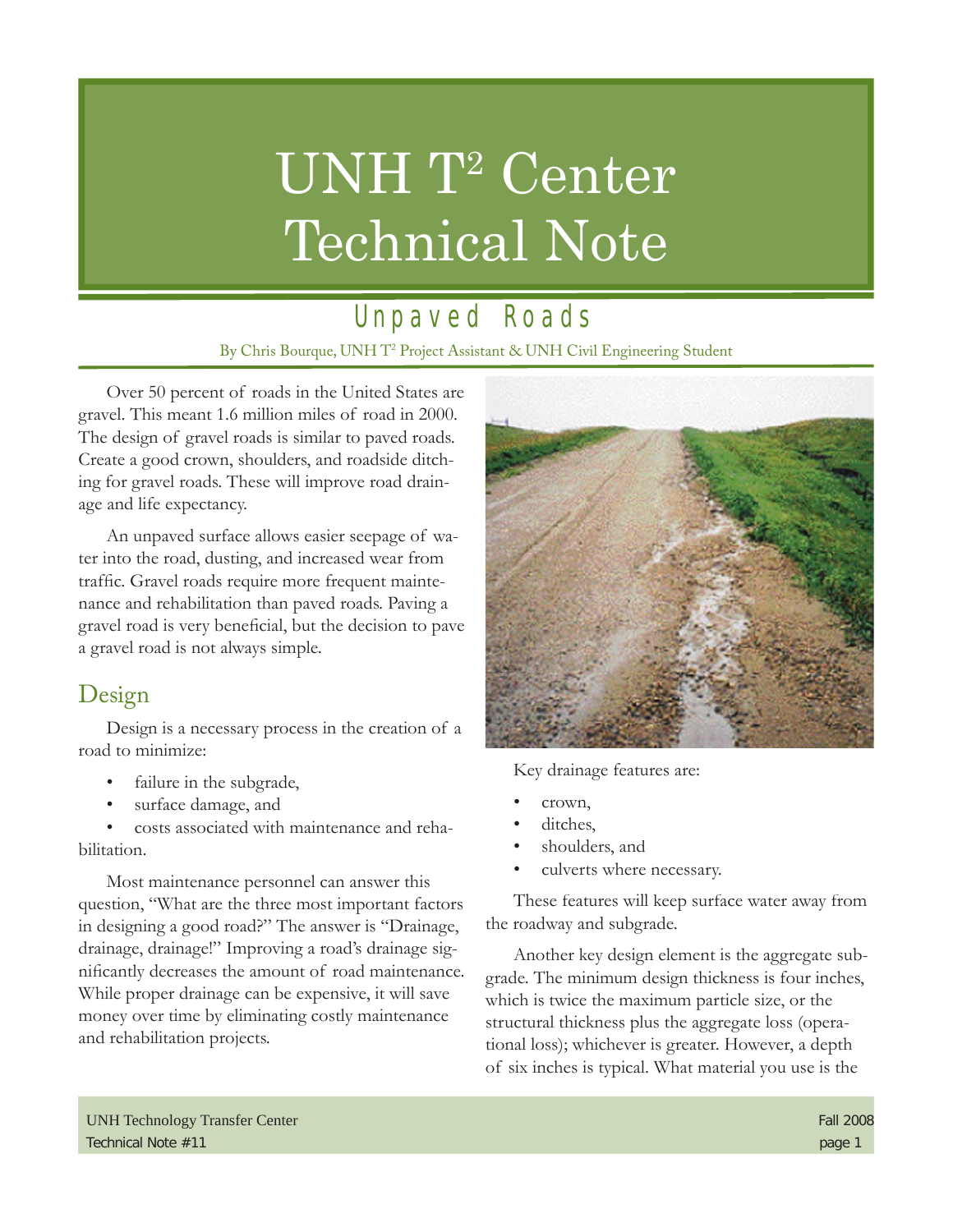most important thing to consider when designing the subgrade. Choose the best gravel that fits into the budget.

#### Maintenance Practices

The purpose of road maintenance is to preserve the shape and structure of the road and to maintain a smooth travel surface. Perform maintenance on gravel roads with a motor grader. Gravel road maintenance is best done in wet weather to reduce loss of fines, such as dust.



Reshape the roadway, shoulders, and ditches regularly. Maintain about a 4% (or ½ inch per foot) crown on the roadway with as little deviation as possible. Use a grader to create a crown that follows a straight line from the centerline of the road to the shoulder.

Patching and filling in dips is also a good practice. Fill in the hole or dip with excess material and blade it to match the shape of the roadway. Compact both the roadway and patches to prevent water from entering the subgrade, minimize damage from traffic, and provide a smooth riding surface.

Shape the shoulder to be at least as steep as the roadway to allow water to flow off the roadway. Often, when a shoulder is shaped too high, a secondary ditch is formed. Water accumulates in the secondary ditch rather than run-



ning off into the ideal ditch. The water then seeps into the subgrade and softens the roadway.

Softened areas present severe problems in periods of heavy rainfall because they lead to significant erosion or "washouts." Reshape in spring when roadside vegetative growth is minimal.

Ditches are always necessary even where space is limited. Make ditches wide and deep enough to carry runoff from the roadway. Shape the ditch steep enough to keep water moving away from the road. Do not allow water to become stagnant because it creates a breeding ground for mosquitoes.

Consult the *Motor Grader Operator's Manual* by the UNH Technology Transfer Center for more information on reshaping gravel roads.

#### Mowing

Mowing is a beneficial maintenance practice. It facilitates shouldering and other maintenance work, allows recovery of gravel that has drifted off the roadway, and increases driver safety by improving sight distance. Roadside vegetation catches drifting snow and keeps it on the roadway. Mowing allows drifting snow to pass over the roadway. This reduces snow removal costs and damage from freeze-thaw cycles.

#### Dust Stabilization

One nuisance created on gravel roads is dusting. Dusting occurs when weather or traffic causes fine aggregates to release into the air. As much as one ton of aggregate is lost per mile of gravel road each year for every vehicle using the road daily (*Gravel Roads Maintenance and Design Manual, FHWA and SD LTAP, 2000*).

Reasons to use dust stabilization include:

- to respond to resident complaints,
- reduce material loss,
- save on expensive maintenance, and
- minimize impact on the nearby environment.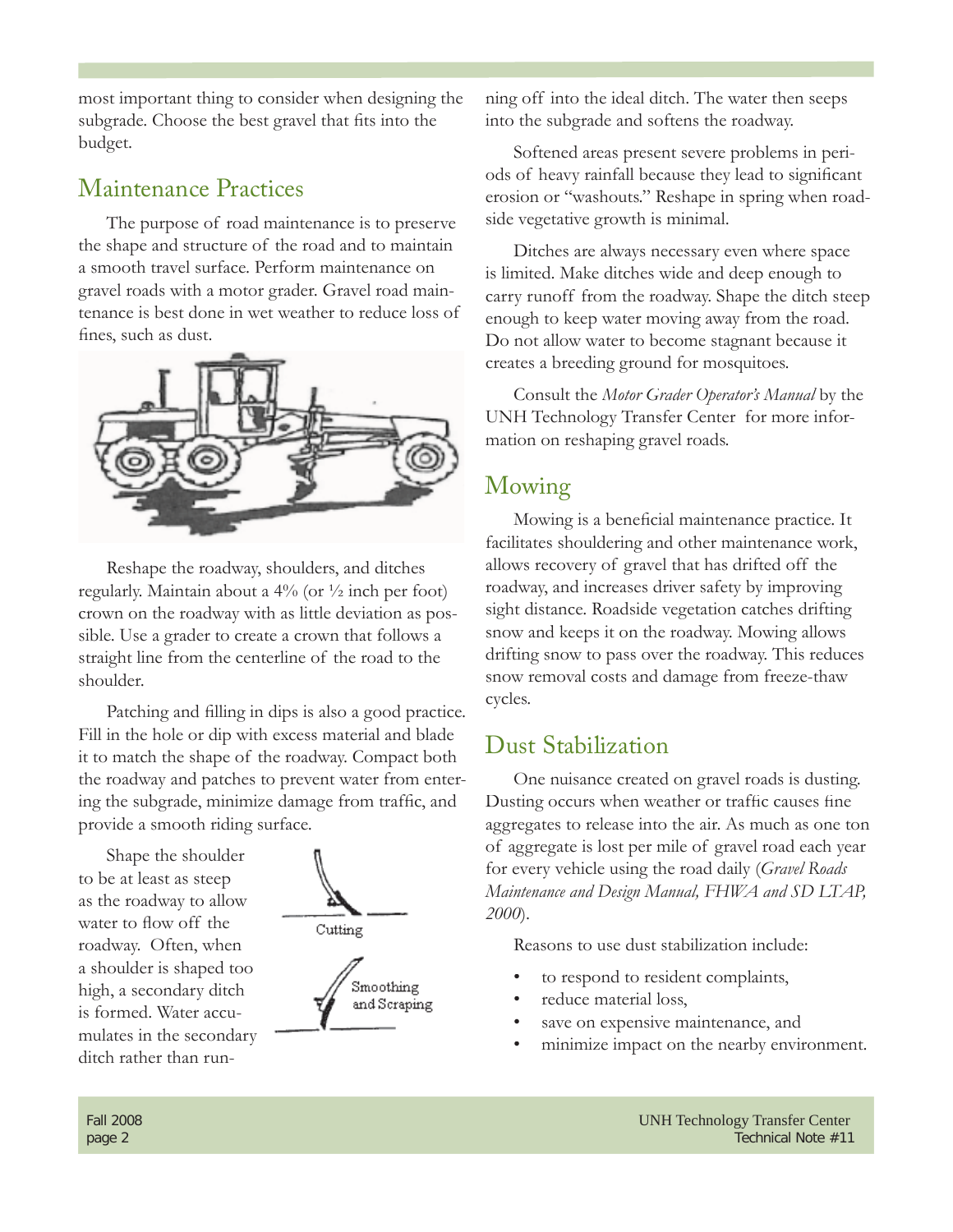However, if the traffic volume on the road is low and no residents have complained, then taking stabilization measures may not be worth the cost.

*Table 1* (on tech. note p.4) lists several dust stabilizers. Select which stabilizer to use based on budget, desired functionality and environmental characteristics.

#### When to Pave a Gravel Road

Cost is the major issue affecting municipalities when considering whether to pave a road. However, the long-term maintenance cost should be considered as well as the immediate construction cost. Several questions must be considered, including:

- Is there enough traffic to justify paving the road?
- Should the drainage and subbase be repaired instead of paving?
- Do standards require the road to be paved?
- What does the public think?
- Which will be the most cost effective over time?



skid resistance and visibility from reduced dust. However, people tend to speed more on paved roads than on gravel roads.

- Gravel roads look more natural than paved roads, which is a factor when considering road aesthetics.
- There is usually increased runoff (water and salt) from a paved road since pavement prevents water penetration; whereas gravel surfaces allow some penetration. Increased runoff creates a larger impact on the surrounding environment.
- There may be inevitable reasons for repair, such as installing underground utilities or use of the road by heavy vehicles. Consider keeping a road unpaved if major repairs cannot be avoided. It is less expensive to repair a gravel road than a paved road.

The *Gravel Road Maintenance and Design Manual* by the South Dakota LTAP and FHWA, provides a good rationalization on whether or not to pave a gravel road.

*Sources*

*Gravel Roads Maintenance and Design Manual, FHWA and SD LTAP, November 2000*

*Maintenance of Aggregate and Earth Roads, Washington State DOT, June 1987 Earth and Aggregate Surfacing Design Guide for Low Volume Roads, USDA, September 1996*

*Dust Palliative Selection and Application Guide, USDA, November 1999*



### Additional Factors

Many other factors influence the decision of whether to pave a gravel road, including:

• Paved roads increase safety by improving

UNH Technology Transfer Center Fall 2008 Technical Note #11 page 3